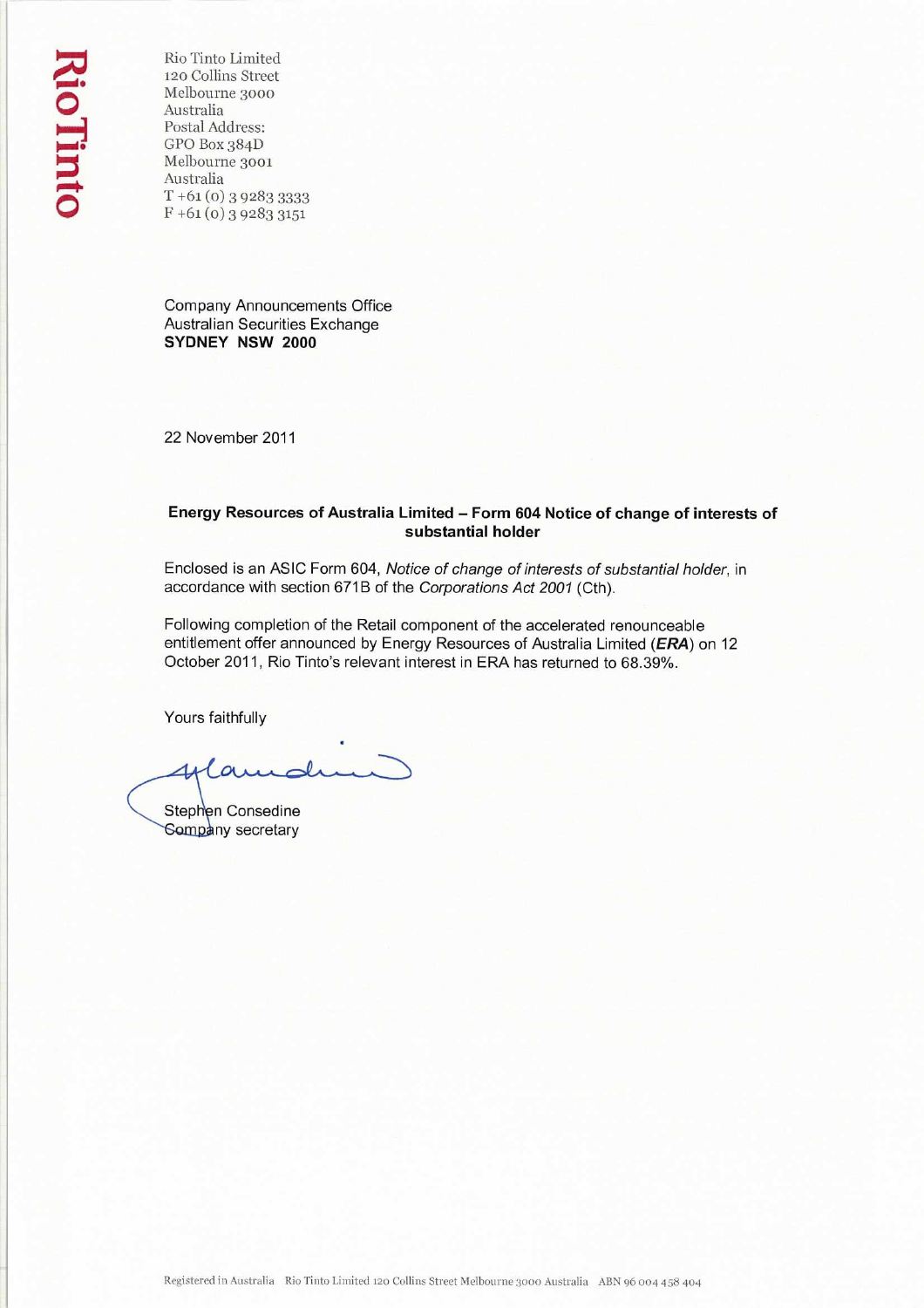## **Form 604 Corporations Act 2001 Section 671B**

# **Notice of change of interests of substantial holder**

| To Company Name/Scheme                          |                    | Energy Resources of Australia Limited (ERA)   |  |  |
|-------------------------------------------------|--------------------|-----------------------------------------------|--|--|
| <b>ACN/ARSN</b>                                 | ABN 71 008 550 865 |                                               |  |  |
| 1. Details of substantial holder (1)            |                    |                                               |  |  |
| <b>Name</b>                                     |                    | See Annexure A (the Substantial Shareholders) |  |  |
| ACN/ARSN (if applicable)                        | See Annexure A     |                                               |  |  |
| There was a change in the interests of the      |                    |                                               |  |  |
| substantial holder on                           |                    | 21/11/2011                                    |  |  |
| The previous notice was given to the company on |                    | 26/10/2011                                    |  |  |
| The previous notice was dated                   |                    | 26/10/2011                                    |  |  |

#### **2. Previous and present voting power**

The total number of votes attached to all the voting shares in the company or voting interests in the scheme that the substantial holder or an associate (2) had a relevant interest (3) in when last required, and when now required, to give a substantial holding notice to the company or scheme, are as follows:

| Class of securities (4) |                | Previous notice  | Present notice |                    |
|-------------------------|----------------|------------------|----------------|--------------------|
|                         | Person's votes | Voting power (%) | Person's votes | Voting power<br>1% |
| Ordinary shares         | 354.078.854    | 80.56%           | 354.078.854    | 68.39%             |

#### **3. Changes in relevant interests**

Particulars of each change in, or change in the nature of, a relevant interest of the substantial holder or an associate in voting securities of the company or scheme, since the substantial holder was last required to give a substantial holding notice to the company or scheme are as follows:

| Date of<br>$\Delta$ Maps<br>. change | Person<br>whose<br>relevant<br>interest<br>changed | Nature of<br>٠<br>1980 B. D.<br>change (6)                                                                                                                                                                                                                                  | Consideration<br>given in relation<br>to change (7) | Class and<br>number of<br>securities<br>affected | Person's votes<br>affected |
|--------------------------------------|----------------------------------------------------|-----------------------------------------------------------------------------------------------------------------------------------------------------------------------------------------------------------------------------------------------------------------------------|-----------------------------------------------------|--------------------------------------------------|----------------------------|
| 21/11/2011                           | See Annexure A                                     | New shares issued by ERA<br>following completion of the Retail<br>component of the accelerated<br>renounceable entitlement offer<br>announced by ERA on 12 October<br>2011.<br>The Substantial Shareholders were<br>not required to sub-underwrite any<br>Retail shortfall. | Nil                                                 | 354,078,854<br>Ordinary shares                   | 354.078.854                |

т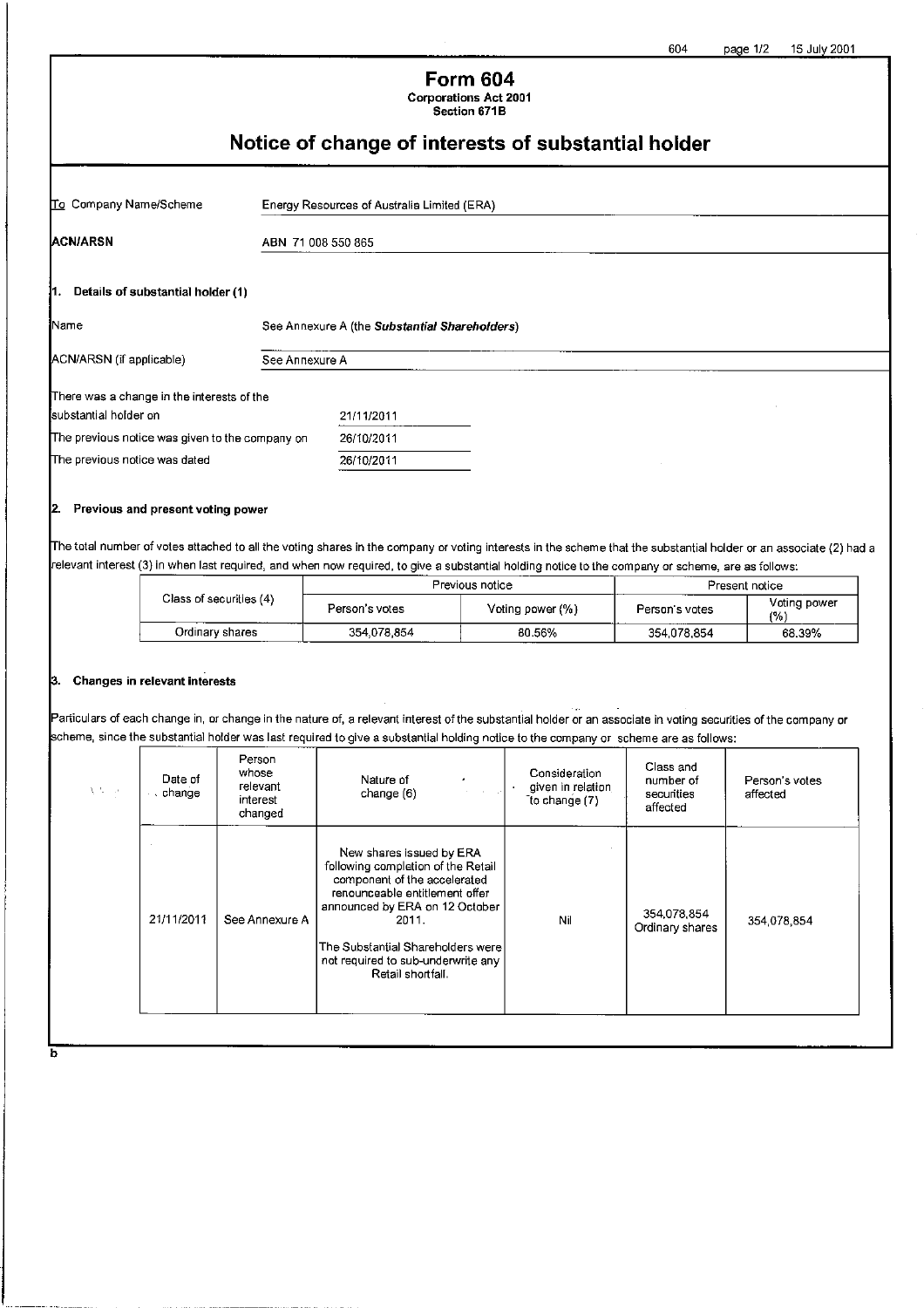#### **4. Present relevant interests**

Particulars of each relevant interest of the substantial holder in voting securities after the change are as follows:

| Holder of<br>relevant<br>interest | Registered holder of<br>securities | Person entitled<br>to be registered<br>as holder (8) | Nature of relevant<br>interest (6) | Class and number of<br>securities | Person's votes |
|-----------------------------------|------------------------------------|------------------------------------------------------|------------------------------------|-----------------------------------|----------------|
| See Annexure A                    | North Limited                      | Not applicable                                       | Registered holder                  | 176,543,136<br>Ordinary shares    | 34.10%         |
| See Annexure A                    | Peko-Wallsend Pty Ltd              | Not applicable                                       | Registered holder                  | 177,535,718<br>Ordinary shares    | 34.29%         |

#### **5. Changes in association**

The persons who have become associates (2) of, ceased to be associates of, or have changed the nature of their association (9) with, the substantial holder in relation to voting interests in the company or scheme are as follows:

| Name and ACN/ARSN (if<br>applicable) | Nature of association |
|--------------------------------------|-----------------------|
| Not applicable                       | Not applicable        |
|                                      |                       |

#### **6. Addresses**

The addresses of persons named in this form are as follows:

| Name           | Address |  |
|----------------|---------|--|
| See Annexure A |         |  |
|                |         |  |

# **Signature**

|           | print name Stephen John Consedine | capacity | Company Secretary<br>Rio Tinto Limited |
|-----------|-----------------------------------|----------|----------------------------------------|
| sign here | 4 lamani                          |          | date $22/11/2011$                      |
|           |                                   |          |                                        |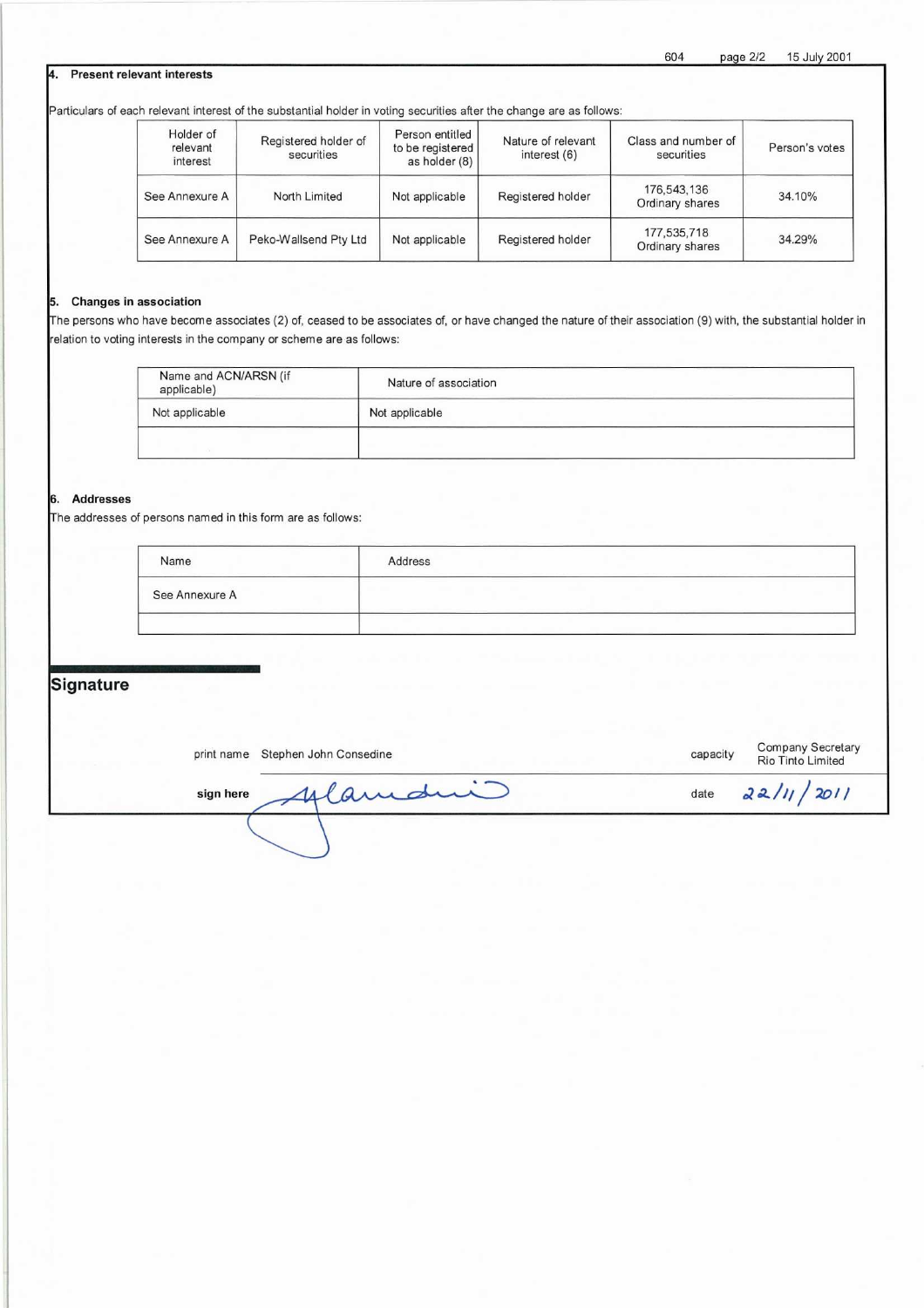#### **DIRECTIONS**

 $\Delta\Delta$ 

- (1) If there are a number of substantial holders with similar or related relevant interests (eg. a corporation and its related corporations, or the manager and trustee of an equity trust), the names could be included in an annexure to the form. If the relevant interests of a group of persons are essentially similar, they may be referred to throughout the form as a specifically named group if the membership of each group, with the names and addresses of members is clearly set out in paragraph 6 of the form.
- (2) See the definition of "associate" in section 9 of the Corporations Act 2001.
- (3) See the definition of "relevant interest" in sections 608 and 671B(7) of the Corporations Act 2001.
- (4) The voting shares of a company constitute one class unless divided into separate classes.
- (5) The person's votes divided by the total votes in the body corporate or scheme multiplied by 100.
- (6) Include details of:
	- (a) any relevant agreement or other circumstances because of which the change in relevant interest occurred. If subsection 6718(4) applies, a copy of any document setting out the terms of any relevant agreement, and a statement by the person giving full and accurate details of any contract, scheme or arrangement, must accompany this form, together with a written statement certifying this contract, scheme or arrangement; and
	- (b) any qualification of the power of a person to exercise, control the exercise of, or influence the exercise of, the voting powers or disposal of the securities to which the relevant interest relates (indicating clearly the particular securities to which the qualification applies).

See the definition of "relevant agreement" in section 9 of the Corporations Act 2001.

- 7) Details of the consideration must include any and all benefits, money and other, that any person from whom a relevant interest was acquired has, or may<br>become entitled to receive in relation to that acquisition. Details contingency. Details must be included on any benefit paid on behalf of the substantial holder or its associate in relation to the acquisitions, even if they are not paid directly to the person from whom the relevant interest was acquired.
- (8) If the substantial holder is unable to determine the identity of the person (eg. if the relevant interest arises because of an option) write "unknown'.
- (9) Give details, if appropriate, of the present association and any change in that association since the last substantial holding notice.